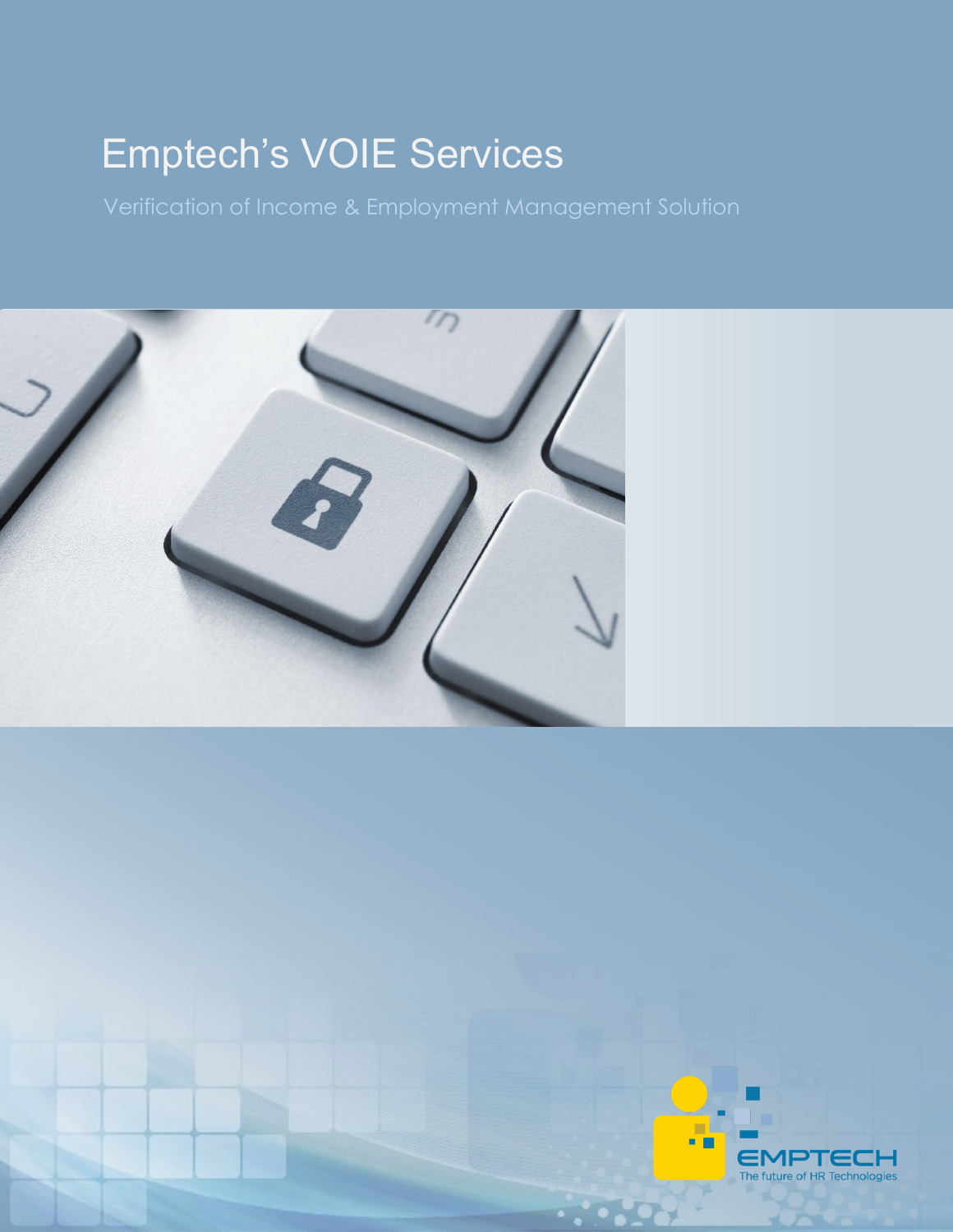# The Truth About Employment Verifications

Focusing on your business needs is vital to your continued success but often employers are pulled away from that focus to administer employee driven needs, such as verifying employment and/or income. Requests from banks, creditors, landlords, social services are received as a result of employees applying for loans, government programs, etc., and facilitating these requests for your staff is essential. However providing this service to your employees requires labor on your part, and with recent legislation requiring that each request be vetted to ensure your employee's data is protected, you now face increased risk of liability. As a result many employers have turned to other third party entities as a solution, only to struggle with inflexible data file formats, limited account access and poor turnaround times.

Emptech's Verification technology platform, Verifyfast offers a solution to issues that have long plagued the industry and is quickly becoming the preferred verification solution for employers.





#### Safe, Secure, Reliable

Emptech's technology solution provides your employees with secure, timely and reliable verifications, while ensuring that all information disclosures comply with the Fair Credit Reporting Act (FCRA) and all applicable state and Federal laws. Designed for ease of use, Emptech's verification solution manages all employer/customer verification of income and wage needs for all private as well as governmental social services verifications.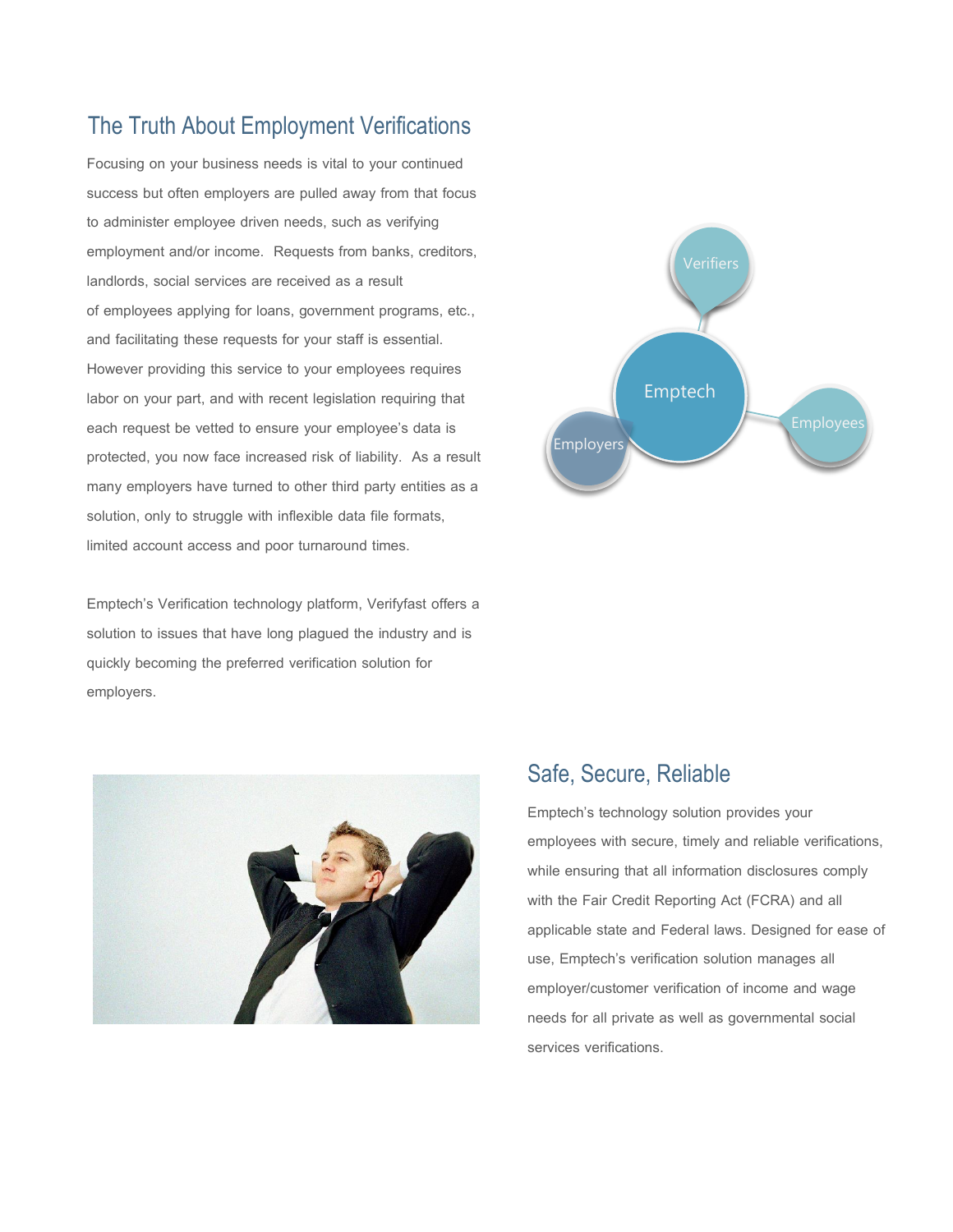## Employer Access

Verifyfast provides you complete transparency and access; view all employee verification requests and the identity of the requesting parties in real-time. Search to view any individual, or utilize our 24/7 reports for company-wide transactions. Access your yearly allotment of employer generated verifications at no cost to you. We understand that circumstances can arise that place you in a position in which a verification is required immediately. With access and transparency you can be in control without the cost or liability.

#### Employee Access

Verifyfast provides your employees with the same transparency and access to their own individual accounts. Each employee can manage their account and view verification requests, review data submitted on their behalf, as well as access one free annual employee generated verification at no cost. Our goal is to provide you with a service that facilitates all your employees' verification needs securely and with ease.

## Customized Data Solution

Each employer is unique and so are their pay structures. With this in mind, we know that working closely with clients to build a customized VOIE solution that seamlessly integrates into existing systems and processes is crucial to providing a meaningful solution. This investment into mapping the nuances of your data prevents verification requests from coming back onto your desk while maintaining data integrity. We offer, with confidence, a real solution that provides streamlined verifications that meaningfully minimize the use of your HR and payroll resources while providing support and timely processing of employee verification requests.

# Why Use Emptech As Your Third Party Furnisher?

As a furnisher of your data Verifyfast does not sell employer or employee level information to resellers for the purposes of credit checks or to find the whereabouts of individuals. We simply verify one to one only employees that we are directly contracted with through our client.